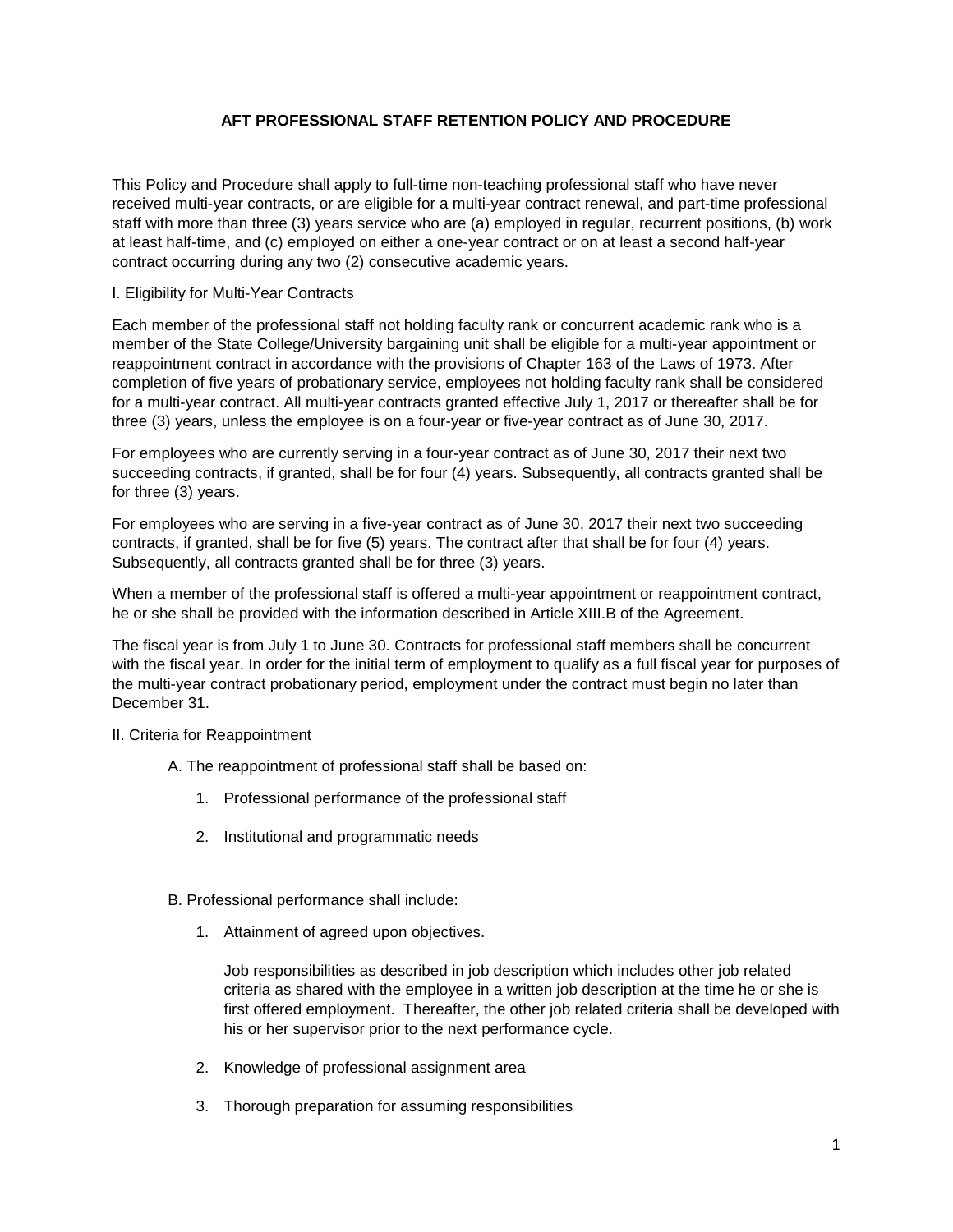- 4. Effective communication
- 5. Respect and consideration for co-workers and clientele
- 6. Service and/or other activities which contribute to the purposes and functions of the University and the community which it serves
- C. Institutional and Programmatic Needs

The reappointment of the professional staff must be consistent with the needs and purposes of the University as stipulated in the long-range institutional goals.

## III. Process

## A. Role of Board of Trustees and President

Reappointments shall be made by the Board of Trustees upon the recommendations of the President. It is the purpose of these processes to provide the Board and the President with pertinent data on the basis of which to make such determinations.

## B. Retention Policy and Collective Bargaining Agreement

The evaluation of professional staff shall be conducted in accordance with the provisions of this policy statement and the relevant provisions of the Collective Bargaining Agreement between the Council of New Jersey State College Locals, NJSFT-AFT/AFL-CIO and the State of New Jersey.

## C. Timetable

By October 1 of each year, the President of the University, in consultation with the Local Union, shall establish and publish the schedule of times for the initiation/completion of the basic steps in the review and evaluation of professional staff eligible for multi-year appointment or reappointment contracts. Such schedule shall not violate any provision of the Agreement.

Each candidate for reappointment shall be provided with a timetable indicating the dates of the steps in the retention procedure. The timetable shall provide a reasonable opportunity for the candidate to present a written statement and/or materials for inclusion in the retention folder, prior to the beginning of the evaluation by the immediate supervisor.

### D. Evaluation Forms

The AFT Professional Staff Performance Appraisal Form, agreed to by the Union and Administration in February 2019, is available on-line through the University's website and should be used for all professional staff appraisals. The form must be printed out and the hard copy signed by all parties involved. The only official form to be submitted is the signed hard copy. The forms are not to be submitted online.

### E. Evaluation by Supervisors

1. Definition of Immediate Supervisor

For the purposes of evaluating professional staff, the immediate supervisor shall be construed as that employee, including Department Chairpersons, who is first reached in the normal chain of command leading from the candidate pursuant to functional working relationships.

2. Scope of Review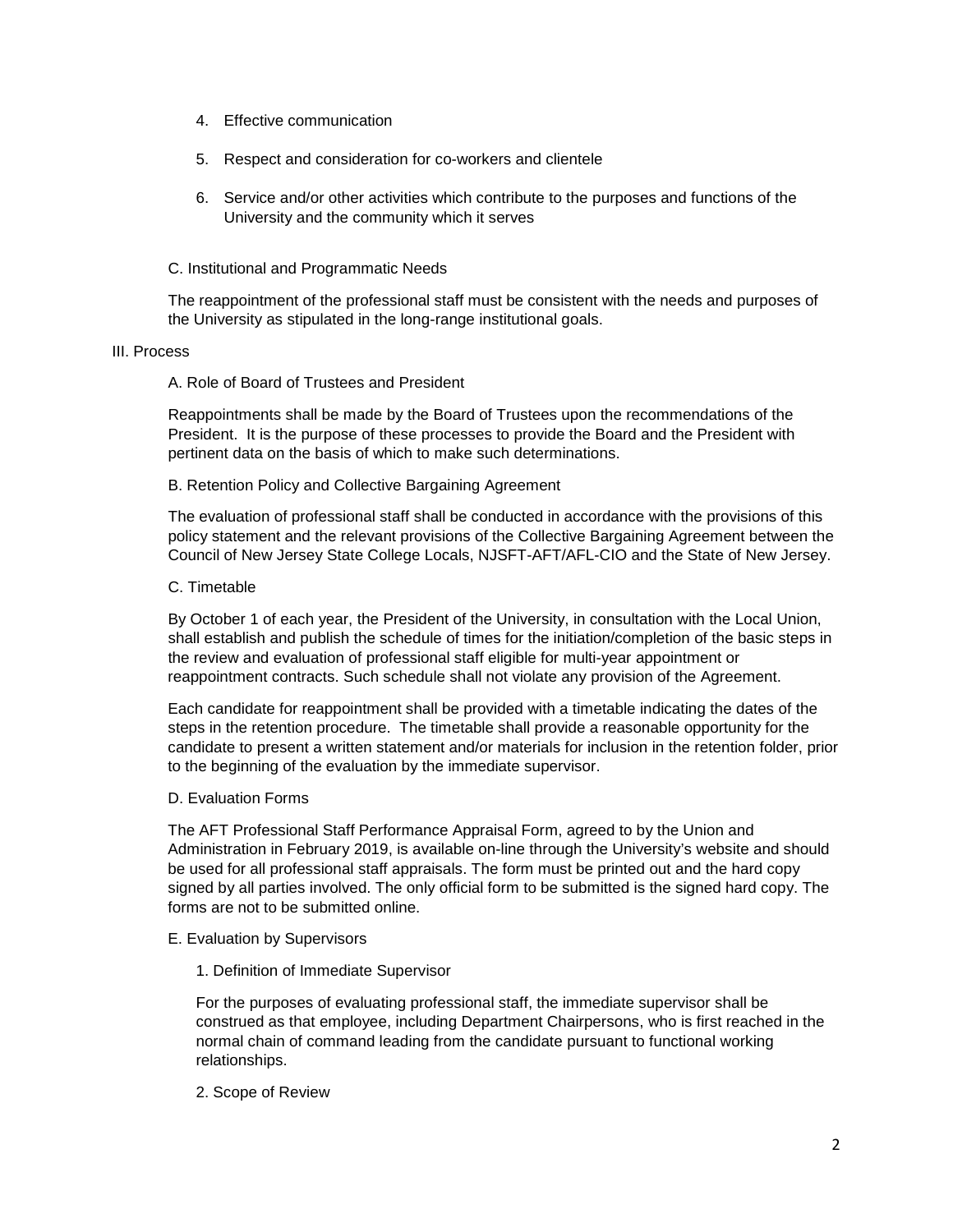Owing to the nature of professional staff employment, it must be understood that the regular and continuous employment relationship between the employee and his/her immediate supervisor provides a climate for the sustained observation and assessment of the professional staff. A principal purpose of the annual process is to formalize, and share with the candidate for reappointment, conclusions which have been drawn during the regular working relationship.

The entire professional performance record of a member of the professional staff shall be considered at the time such employee is being considered for a multi-year appointment or reappointment contract. The candidate may include any additional material which he/ she deems appropriate. All items presented by the candidate for appointment or reappointment to a multi-year contract shall be considered in the evaluation process.

#### 3. Additional Evaluations

Each member of the professional staff who is eligible for a multi-year appointment or reappointment contract may be evaluated by employees, who may be in or out of the bargaining unit, who serve in a regular and continuing functional working relationship to the candidate. Employees serving in a functional working relationship shall be those identified by the immediate supervisor of the candidate, after consultation with the candidate. The candidate's immediate supervisor shall request such identified employees to provide a written appraisal of the candidate's ability, performance, contributions, and potential. Where the candidate and the immediate supervisor, after consultation, disagree as to which employees serve in a functional working relationship to the candidate, the immediate supervisor and the candidate each will identify employees, if any, who serve in a functional relationship and the immediate supervisor will request written appraisals from all employees so identified.

All evaluations of the candidate prepared by him or herself and by employees serving in functional working relationships shall be submitted to the candidate's immediate supervisor, who shall see that the evaluation material is placed in the candidate's personnel file in accordance with the provisions of Article XXIX of the Agreement. The candidate's personnel file shall be available to the supervisor and other administrative officers for use in making their recommendations.

#### 4. Interviews/Completion of Parts I-V of Performance Appraisal Form

a. The supervisor will call an initial meeting to review Part 1A (the online job description/responsibilities), a draft of the employee's Parts 1 B and C , and to arrange a second meeting.

b. Consistent with the calendar, the supervisor will provide a draft of Parts I B and C, and Parts II A and B.

c. During the second meeting, in addition to reviewing Parts I & II, the supervisor and employee will finalize performance objectives for upcoming evaluation period .

d. Following the second meeting, the supervisor will complete the Goals and Objectives for upcoming appraisal period and complete the ratings (Part III).

e. If overall performance is a concern or if there are areas in need of improvement after coaching a Performance Improvement Plan (PIP) should be implemented. (Participation in the EAP coaching program is highly recommended to ensure successful completion of the PIP). If employee is not successful on a PIP, then the employee can be disciplined up to and including termination in accordance with N.J.S.A. 18A:60-14, N.JS.A.18A: 6-18, and the Agreement between the State of NJ and the AFT, Article K If employee is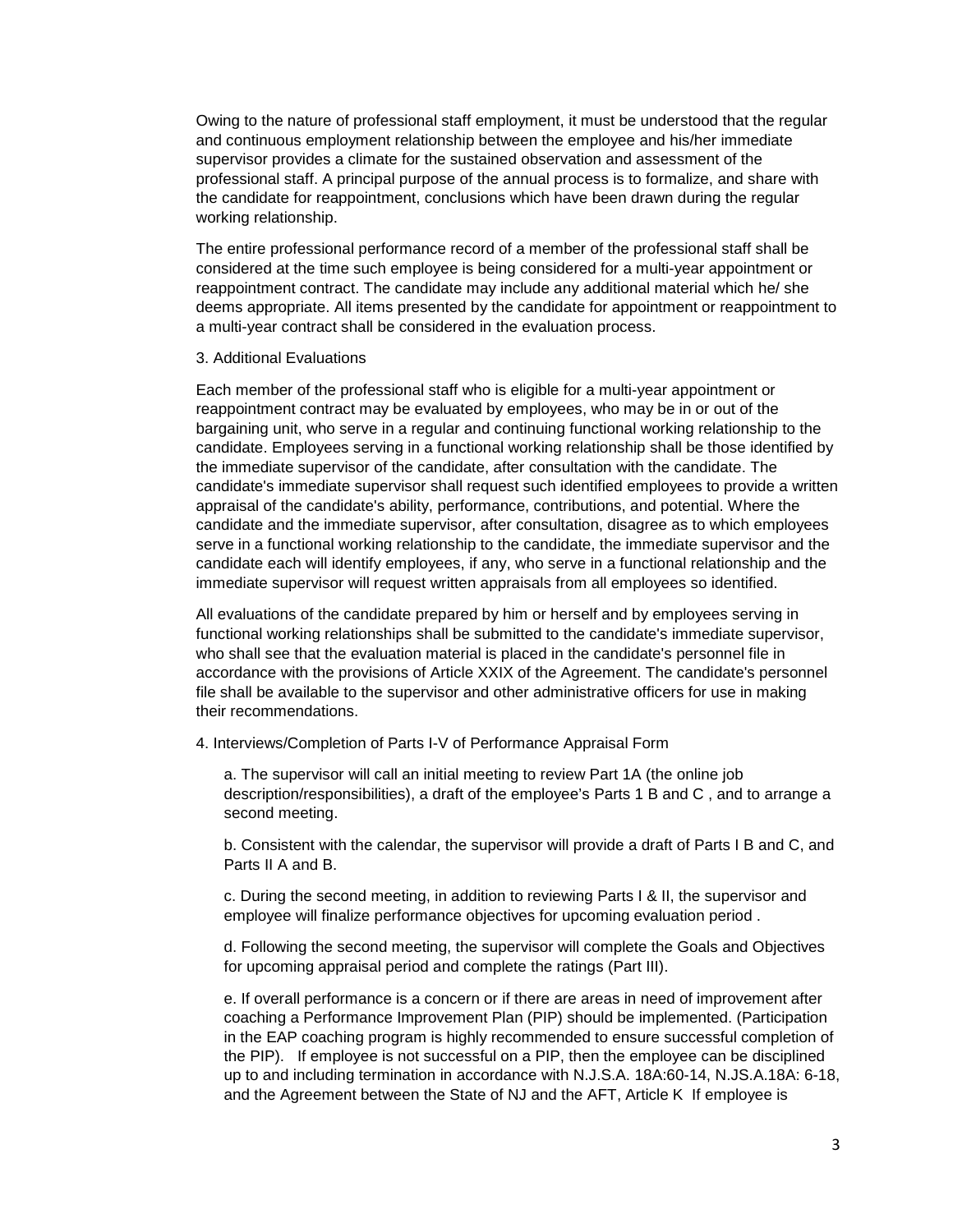entering the final year of a multi-year contract, a PIP may be recommended pursuant to Appendix I.B. of the AFT contract.

### F. Opportunity to Examine and Respond to Materials

The candidate will have the opportunity to review and respond to the evaluator's signed/dated Performance Appraisal Form and all materials in the retention folder. He or she shall be given reasonable time to complete this review/response and Part V of the evaluation. The retention folder will be returned to the immediate supervisor by the candidate.

#### G. Transmission to Higher Administrators

The evaluation will be transmitted by the immediate supervisor to the next higher level of administrators, who, in turn, will transmit them to the next higher level. This procedure will be continued until the folders are forwarded to the Division Vice President and/or President

#### H. Reappointment Recommendations

Reappointment recommendations shall be based on the employee's entire employment record and last performance evaluation on file. Recommendations shall be based in accordance with parameters described in Section II.

Reappointment recommendations shall be made by February 15 for employees in their first, second, part-time, and multi-year reappointment timelines; and October 15 for employees on their third, fourth and fifth year contracts.

If at any level a non-reappointment or a reappointment with reservations/conditions is noted, the folder must be resubmitted to the candidate for review and response. Each higher-level administrator shall have an opportunity to review the folder and add his or her recommendation as appropriate. The Office of Human Resources will provide all recommendations to the President.

### I. Review Procedure

1 . A candidate who has received a negative recommendation from a supervisor may request an interview with the next higher-level supervisor to address the record. The candidate shall have the option to invite other persons from the collective bargaining unit to attend the meeting. If this option is to be exercised, the candidate shall notify the supervisor of this intention. Upon the exercise of this option, the supervisor shall also have the right to bring others of his or her choice to the meeting. The last date for requesting such a meeting shall be announced to the candidates and published in the timetable at the commencement of the academic year.

2. A candidate who has been notified by the President of his or her intention not to recommend reappointment may request an interview with the President. If a candidate requests such an interview with the President, he or she shall have the option to invite other persons from the collective bargaining unit to attend the meeting. If the option to invite others to the meeting is exercised by the candidate, he or she shall so notify the President of this intention. Upon the exercise of such an option by the candidate, the President shall also have the right to include others of his or her choice in the meeting. The purpose of said interview shall be to afford the candidate a personal opportunity to comment on the record and/or to supply additional information prior to the President formulating his or her final recommendation to the Board of Trustees. The last date for